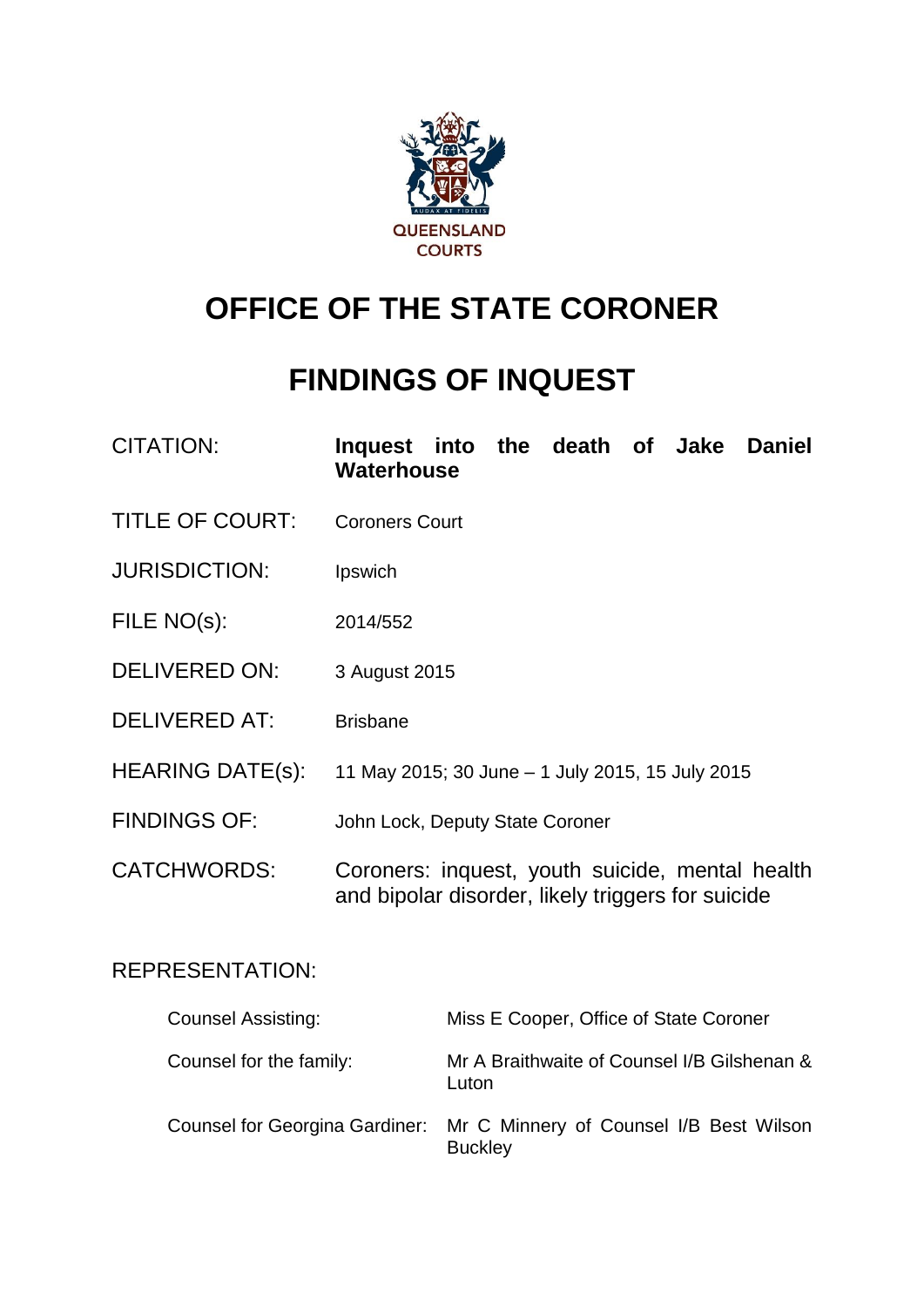## **NON-PUBLICATION ORDER**

With reference to the previous non-publication order made by me on 30 June 2015, I make a non-publication order in terms of section 41 of the *Coroners Act 2003* prohibiting the publication of the body of these findings, but for the cover page and formal findings under s.45(2) of the Act.

**SIGNED: CORONER: John Lock – Deputy State Coroner DATED: 3 August 2015 COURT: Coroners Court LOCATION: Ipswich**